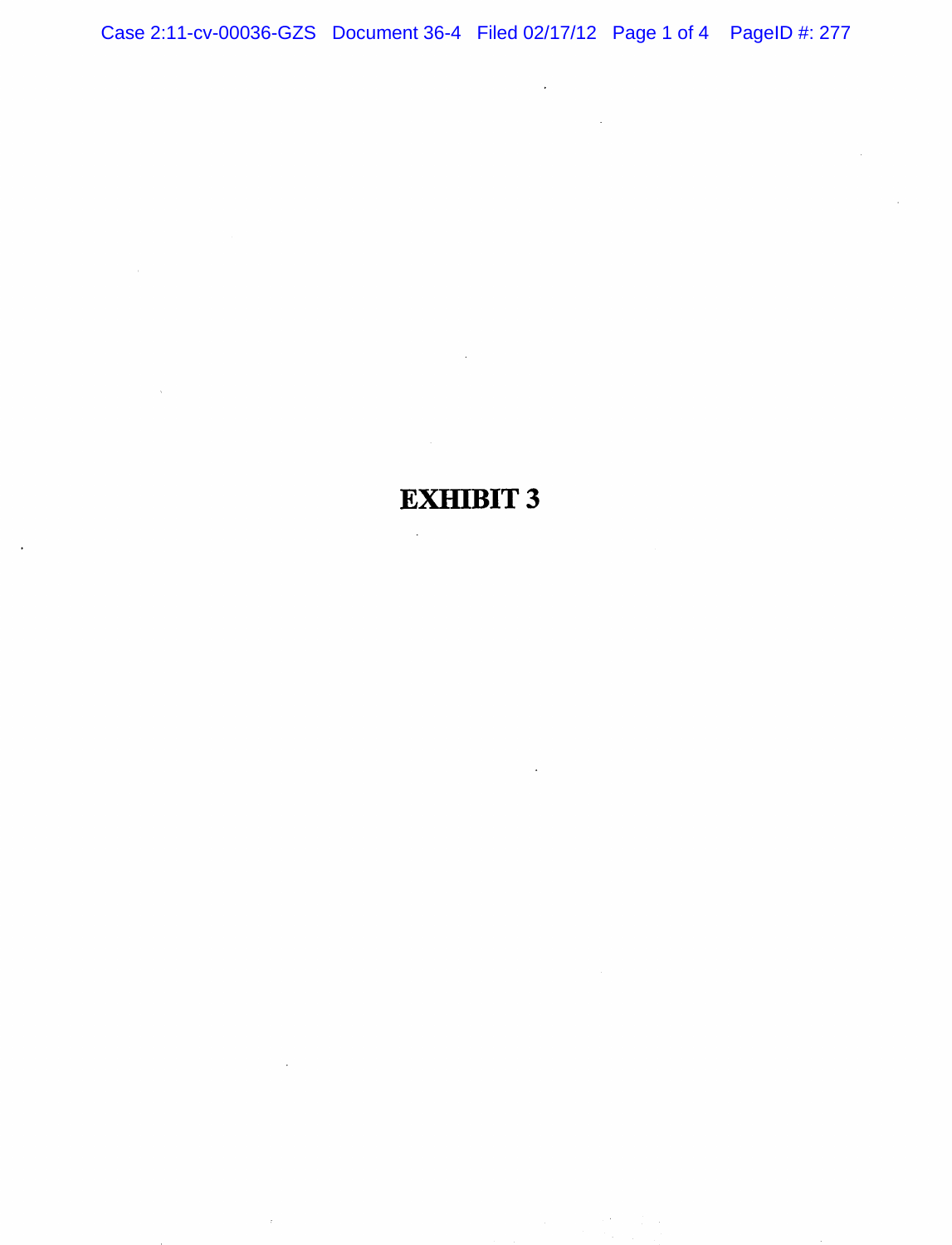## UNITED STATES DISTRICT COURT DISTRICT OF MAINE

| FRIENDS OF MERRYMEETING BAY AND |                  |
|---------------------------------|------------------|
| ENVIRONMENT MAINE,              |                  |
| Plaintiffs                      |                  |
|                                 | Civil Action No. |
| v.                              | 2:11-cv-00036    |
|                                 |                  |
| MILLER HYDRO GROUP,             |                  |
|                                 |                  |
| Defendant                       |                  |

## DEFENDANT MILLER HYDRO GROUP'S OBJECTIONS AND RESPONSES TO PLAINTIFFS' FIRST REQUEST FOR PRODUCTION OF DOCUMENTS

Pursuant to Rule 34 of the Rules of Civil Procedure, Defendant Miller Hydro Group ("Miller Hydro"), by and through its undersigned counsel, objects and responds to Plaintiffs' First Request for Production of Documents as follows;

## GENERAL OBJECTIONS

The following General Objections apply to and are incorporated by reference in each and every response to Plaintiffs' requests for production of documents and other matter (the "requests" or "document requests"), whether or not specifically stated.

1. Miller Hydro objects to these requests, and the definitions and instructions thereto, to the extent they seek to impose obligations on Miller Hydro that are inconsistent with and/or beyond the scope of those imposed or authorized by the Federal Rules of Civil Procedure or the Rules of this Court.

2. Miller Hydro objects to these requests to the extent they seek disclosure of documents and information that constitute work product, are protected by the attorney-client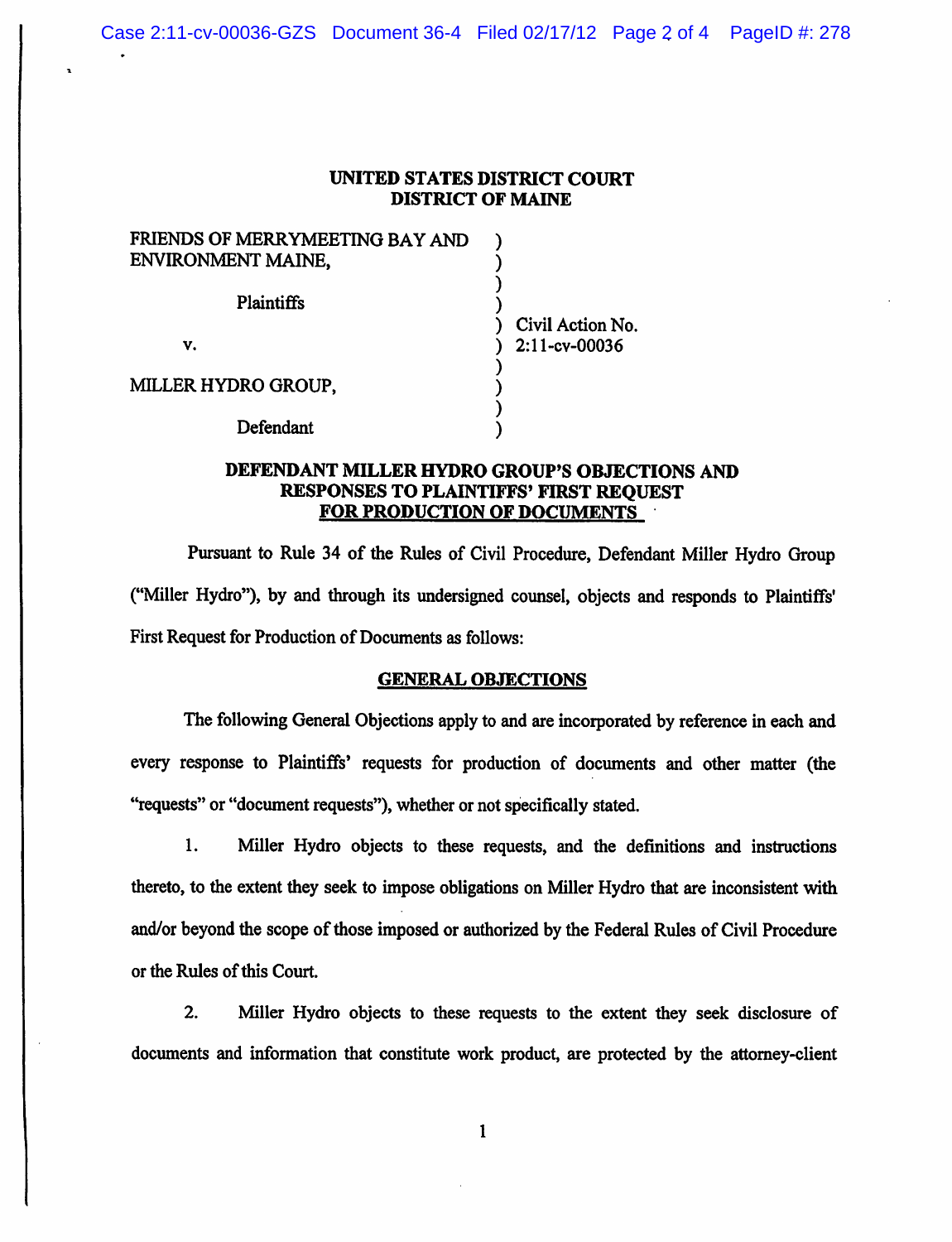defenses raised in this action, nor reasonably calculated to lead to the discovery of admissible evidence, and seeks documents that are protected from disclosure by the attorney-client privilege, work product immunity, and Fed. R. Civ. P. 26(b)(4). Subject to and without waiver of the foregoing objections and all General Objections, responsive documents, if any, will be produced

Request No. 8. All documents relating to the presence of Atlantic salmon in the Androscoggin River upstream or downstream of the dam.

OBJECTION AND RESPONSE: Miller Hydro objects on the grounds that the request is overly broad and unduly burdensome and seeks documents that are neither relevant to the claims and defenses raised in this action, nor reasonably calculated to lead to the discovery of admissible evidence. Subject to and without waiver of the foregoing objections and all General Objections, responsive documents, if any, will be produced.

Request No. 9. All documents, including all correspondence with federal agencies or their personnel, relating to any efforts by Defendant to obtain an "incidental take permit" or "incidental take statement" pursuant to the federal Endangered Species Act ("ESA"), or otherwise relating to compliance with the ESA.

OBJECTION AND RESPONSE: Miller Hydro objects on the grounds that the request is overly broad and unduly burdensome and seeks documents that are neither relevant to the claims and defenses raised in this action, nor reasonably calculated to lead to the discovery of admissible evidence. Subject to and without waiver of the foregoing objections and all General Objections, responsive documents, if any, will be produced.

Request No. 10. For the period 2006 through the present, documents sufficient to show the amount of electricity generated by the dam on a monthly basis, the revenue produced by the

 $\overline{\mathcal{L}}$